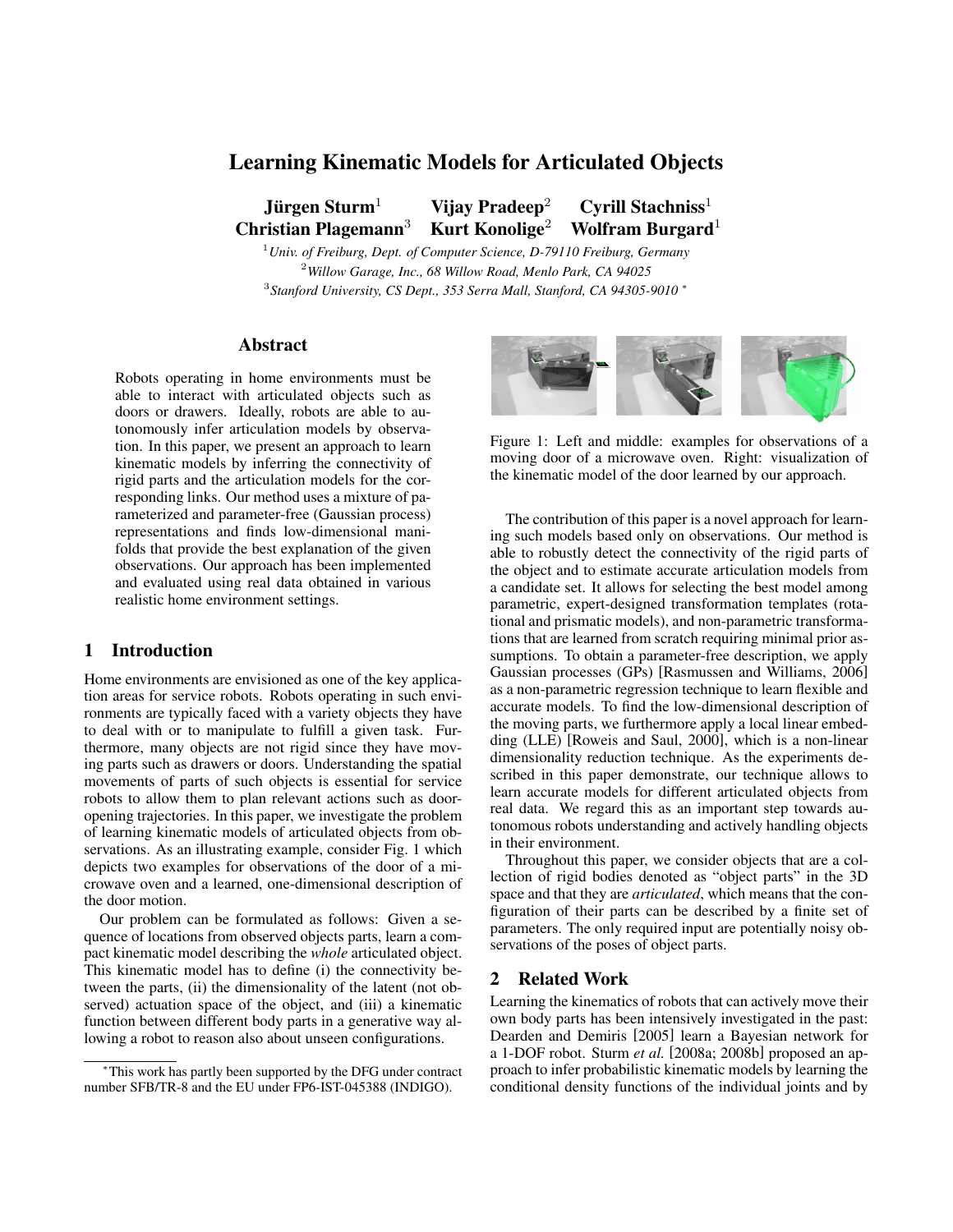subsequently selecting the most likely topology. Their approach requires knowledge about the actions carried out by the robot or by the observed object—information which is not available when learning the models of arbitrary, articulated objects from observations only. Similarly, Taycher *et al.* [2002] address the task of estimating the underlying topology of an observed articulated body. Their focus lies on recovering the topology of the object rather than on learning a generative model with explicit action variables. Also, compared to their work, our approach can handle higherdimensional transformations between object parts. Kirk *et al.* [2004] extract human skeletal topologies using 3D markers from a motion capture system. However, they assume that all joints are rotational.

Yan and Pollefeys [2006] present an approach for learning the structure of an articulated object from feature trajectories under affine projections. They first segment the feature trajectories by local sampling and spectral clustering and then build the kinematic chain as a minimum spanning tree of a graph constructed from the segmented motion subspaces.

Other researchers have addressed the problem of identifying different object parts from image data. Ross *et al.* [2008] use multi-body structure from motion to extract links from an image sequence and then fit an articulated model to these links using maximum likelihood learning. There also exist approaches for identifying humans that assume a known topology of the body parts. Ramanan [2006] perform pose estimation of articulated objects from images using an iterative parsing approach. They seek to improve the feature selection to better fit the model to the image.

There exist several approaches where tracking articulated objects is the key motivation and often an a-priori model is assumed. Comport *et al.* [2004], for example, describe a framework for visual tracking of parametric non-rigid multi-body objects based on an a-priori model of the object including a general mechanical link description. Chu *et al.* [2003] present an approach for model-free and marker-less model and motion capture from visual input. Based on volume sequences obtained from image data from calibrated cameras, they derive a kinematic model and the joint angle motion of humans with tree-structured kinematics.

Similar to our approach for identifying low-dimensional articulation actions, Tsoli and Jenkins [2009] presented an Isomap-based technique that finds a low-dimensional representation of complex grasp actions. This allows human operators to easily carry out remote grasping tasks.

Katz *et al.* [2008] learn planar kinematic models for articulated objects such as 1-DOF scissors or a 3-DOF snake-like toy. They extract features from a series of camera images, that they group together to coherently moving clusters as nodes in a graph. Two nodes are connected in the graph when they are rigid. Subsequently, rotational and prismatic joints are identified by searching for rotation centers or shifting movements. In contrast to their work, we use 3D information and are not restricted to prismatic and rotation joints. We additionally can model arbitrary movements including those of garage doors which are 1-DOF actions that cannot be described by a prismatic or rotational joint. The approach of Katz *et al.* [2008] is furthermore focused on manipulation actions whereas our approach is passive and only based on observations.

## **3 Learning Models of Actuated Objects**

In this work, we consider articulated objects consisting of  $n$  rigid object parts, which are linked mechanically as an open kinematic chain. We assume that a robot, external to the object, observes the individual parts and that it has no prior knowledge about their connectivity.

To describe the kinematics of such an articulated object, we need to reason about (i) the connections of the object parts (the topology) and (ii) the kinematic nature of the connections. Our approach seeks to find the topology and the local models that best explain the observations. We begin with a discussion of how to model the relationship of *two* object parts. The extension towards an entire graph of parts and relations is then given in Section 3.3.

#### **3.1 Modeling the Interaction between Two Parts**

The state of an object part  $i$  can be described by a vector  $x_i^t \in \mathbb{R}^6$  representing the position and orientation of the part  $i \in 1, \ldots, n$  at time  $t = 1, \ldots, T$ . We assume that only their relative transformation  $\Delta_{ij} = x_i \ominus x_j$  is relevant for estimating the model, where  $oplus$  and  $ominus$  are the motion composition operator and its inverse.

If the two object parts are not rigidly connected, we assume that the articulation can be described by a latent (not observed) action variable. Examples for a latent action variable are the rotation angle of a door or the translation of a drawer. The goal is now to describe the relative transformation between the object parts using such a latent variable  $a_{ij} \in \mathbb{R}^d$ , where  $d$  represents the intrinsic DOF of the connection between  $i$  and  $j$ .

Since we have no prior information about the nature of the connection, we do not aim to fit a single model but instead aim to fit a set of candidate template models representing different kinds of joints. This candidate set consists of parameterized models that occur in various objects including a rotational joint ( $\mathcal{M}^{\text{rotational}}$ ), a prismatic joint ( $\mathcal{M}^{\text{prismatch}}$ ), and a rigid transformation  $(\mathcal{M}^{\text{rigid}})$ . Additionally, there may be articulations that do not correspond to these standard motions, for which we consider parameter-free models  $(\mathcal{M}^{LLE/GP})$ . These are computed by using a combination of the local linear embedding (LLE) dimensionality reduction technique and a Gaussian process. A more detailed description of these models is given in Section 3.4

We use a sequence of T noisy observations  $z_{ij}^{1:T}$  =  $z_{ij}^1, \ldots, z_{ij}^T$  of  $\Delta_{ij}$  for fitting the candidate models and for evaluating which model appears to be the best one. This is done by performing 2-fold cross-validation. In the remainder of this paper, we refer to  $\mathcal{D}_{ij}$  as the training data selected from the observations, where  $\mathcal{D}_{ij} \subset z_{ij}^{1:T}$ , and to  $\mathcal{D}_{ij}^{\text{test}}$  as the (disjoint) set of test data.

## **3.2 Evaluating a Model**

Let  $\mathcal{M}_{ij}$  be an articulation model  $p(\Delta_{ij} \mid a)$  describing the connection between the part  $i$  and  $j$  and learned from the training data  $\mathcal{D}_{ij}$ . To actually evaluate how well an observation  $z_{ij}$  can be explained by a model, we have to determine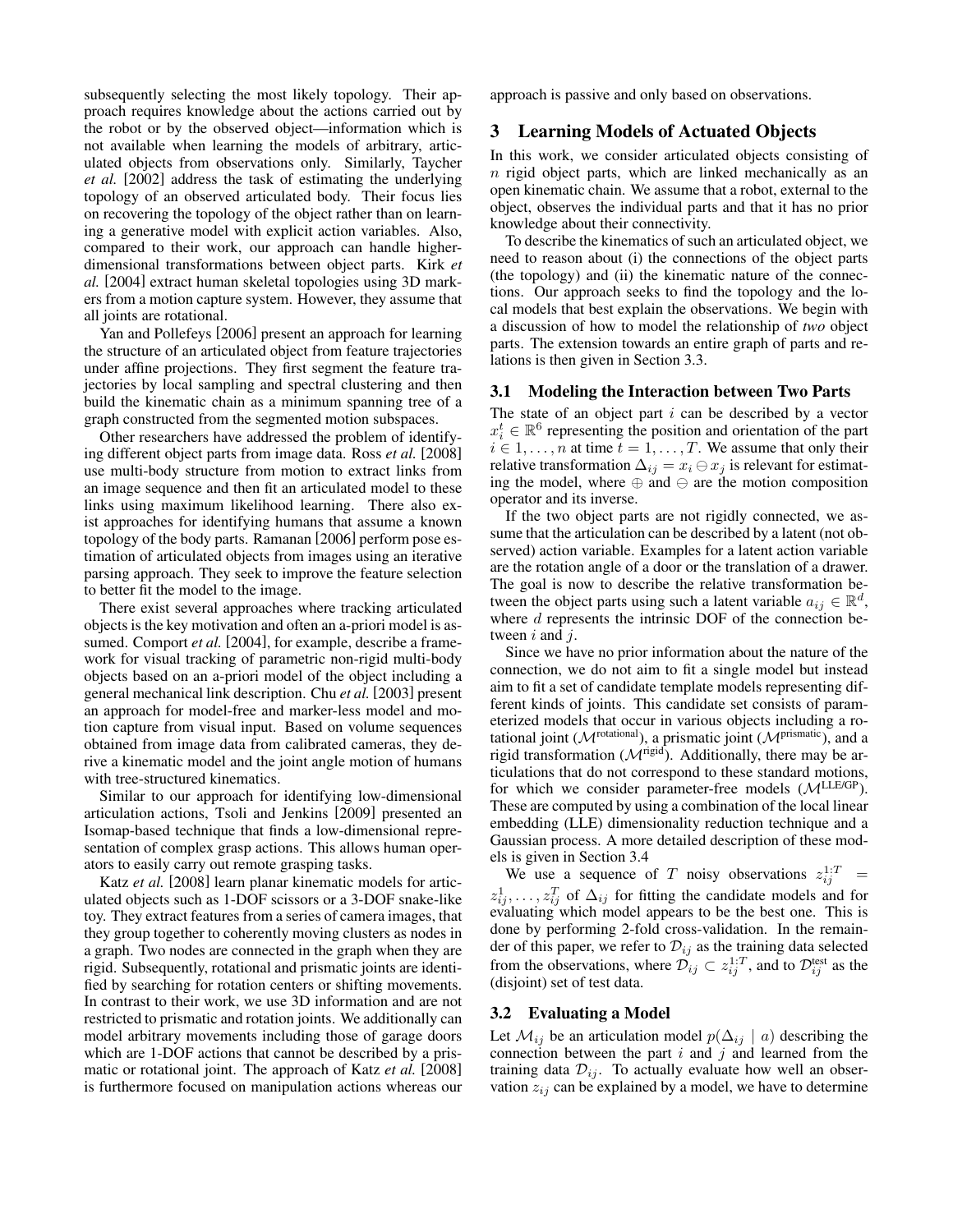$p(z_{ij} | \mathcal{M}_{ij})$  which corresponds to

$$
p(z_{ij} | \mathcal{M}_{ij}) = \int_a p(z_{ij} | a, \mathcal{M}_{ij}) p(a | \mathcal{M}_{ij}) da.
$$
 (1)

The variable a is the latent action variable of the model that, for example, describes the opening angle of a door.

We assume that during the observations, there is no latent action state a that is more likely than another one, i.e., that  $p(a \mid \mathcal{M}_{ij})$  is a uniform distribution. Note that this is an approximation since in our door example, one might argue that doors are more likely to be closed or completely opened compared to other states. This assumption simplifies Eq. 1 to

$$
p(z_{ij} | \mathcal{M}_{ij}) = \int_a p(z_{ij} | a, \mathcal{M}_{ij}) da.
$$
 (2)

To evaluate  $p(z_{ij} | a, M_{ij})$ , that is, a measure for how well model  $\mathcal{M}_{ij}$  parameterized by the action variable a explains the observation  $z_{ij}$  of the part transformation  $\Delta_{ij}$ , we first compute the expected transform

$$
\hat{\Delta}_{ij} = \mathbb{E}_{\mathcal{M}_{ij}}[\Delta_{ij} \mid a] = f_{\mathcal{M}_{ij}}(a)
$$
\n(3)

using a model-specific transformation function  $f_{\mathcal{M}_{ij}}(a)$ . In Section 3.4, we will specify this transformation function for all model templates. Note that we reason about the *relative* configuration between object parts here and compare the result to the observed transformation under a Gaussian error assumption with variance  $\sigma^2$ :

$$
p(z_{ij} | a, \mathcal{M}_{ij}) \propto \exp\left(-||\hat{\Delta}_{ij} - z_{ij}||^2/\sigma^2\right) \tag{4}
$$

To actually compute  $p(z_{ij} | \mathcal{M}_{ij})$  using Eq. 2, we need to compute the integral over the latent action variable a. In this paper, we solve this by performing Monte-Carlo integration by sampling multiple instances of the latent variable.

Since this procedure can be rather time-consuming, we also tested an alternative strategy to approximate the integral. If we assume that  $p(z_{ij} | a, M_{ij})$  is unimodal, we can think of evaluating it only at the most likely latent action variable and approximate Eq. 2 by

$$
p(z_{ij} | \mathcal{M}_{ij}) = \max_{a} p(z_{ij} | a, \mathcal{M}_{ij}). \tag{5}
$$

Depending on the realization of the model  $\mathcal{M}_{ij}$ , we can carry out the maximization step to compute  $p(z_{ij} | \mathcal{M}_{ij})$  efficiently.

Finally, we can compute the data likelihood for the test data set

$$
p(\mathcal{D}_{ij}^{\text{test}} \mid \mathcal{M}_{ij}) = \prod_{z_{ij} \in \mathcal{D}_{ij}^{\text{test}}} p(z_{ij} \mid \mathcal{M}_{ij}).
$$
 (6)

### **3.3 Finding the Connectivity**

So far, we ignored the question of connectivity and described how to evaluate a model  $\mathcal{M}_{ij}$  representing a connection between the parts  $i$  and  $j$ . If we consider the individual object parts as nodes in a graph and the connections as edges between nodes, then the set of possible acyclic object structures that connect all parts is given by all spanning trees of this graph. The endeavor of explicitly computing, evaluating, and reasoning with all possible topologies, however, results in an intractable complexity. We therefore seek to find the *spanning tree* M that results in a combined model for all object parts that both maximizes the expected data likelihood of a new observation, i.e.,

$$
p(\mathcal{D}^{\text{test}} \mid \mathbb{M}) = \prod_{\mathcal{M}_{ij} \in \mathbb{M}} p(\mathcal{D}_{ij}^{\text{test}} \mid \mathcal{M}_{ij}), \tag{7}
$$

while at the same time minimizing the overall complexity of the combined model. The latter is calculated in a fashion similar as with the Bayesian information criterion. In our case, we measure the model complexity by the dimensionality of the latent action space.

To find this topology (that is, the spanning tree of the local models), we fit for all tuples of rigid parts all models from the candidate template model set and add for each model a link to the graph. We then assign to each edge in the graph the cost of model  $\mathcal{M}_{ij}^{type}$  that is equal to the negative expected data log-likelihood plus a complexity penalty of the model:

$$
\text{cost}_{\mathcal{M}_{ij}^{\text{type}}} = -\frac{1}{\|\mathcal{D}^{\text{test}}\|} \log p(\mathcal{D}^{\text{test}} \mid \mathcal{M}_{ij}^{\text{type}}) + C(\mathcal{M}_{ij}^{\text{type}})
$$
(8)

Then, the task of finding the topology of local models which minimize this cost function is equivalent to finding the minimal spanning tree in this graph which can be done rather efficiently.

Please note that the resulting kinematic tree can be transformed into a Bayes net (BN) by replacing the edges by connected nodes representing local models M and latent action variables a and by adding nodes for (absolute) object part observations and relative observations z. The resulting BN naturally encodes all independence assumptions made in our work. Such a BN, however, is complex and hard to visualize. We therefore stick at this point to a graph-like visualization as shown in the left image of Fig. 2. Bold arrows indicate the selected models form the spanning tree structure. The plot in the middle illustrates the prediction error of all considered models during learning. The right image depicts the probability density function of the model  $\mathcal{M}^{LLE/GP}$ .

## **3.4 Model Templates**

This section explains the instances of the set of candidate model templates.

#### **Rigid Transformation Model**

The simplest connection between two parts is a rigid transformation without any latent action variable. The model-specific transformation function of Eq. 3 for the rigid transform model  $\mathcal{M}^{\text{rigid}}$  from training data  $\mathcal D$  then reduces to the estimating the mean, i.e.,

$$
f_{\mathcal{M}_{ij}^{\text{rigid}}} = \frac{1}{\|\mathcal{D}_{ij}\|} \sum_{z_{ij} \in \mathcal{D}_{ij}} z_{ij}.
$$
 (9)

#### **Prismatic Joint Model**

For modeling prismatic joints that can be, for example, found in a drawer, we assume a 1-DOF latent action variable that describes the motion between the object parts. Prismatic joints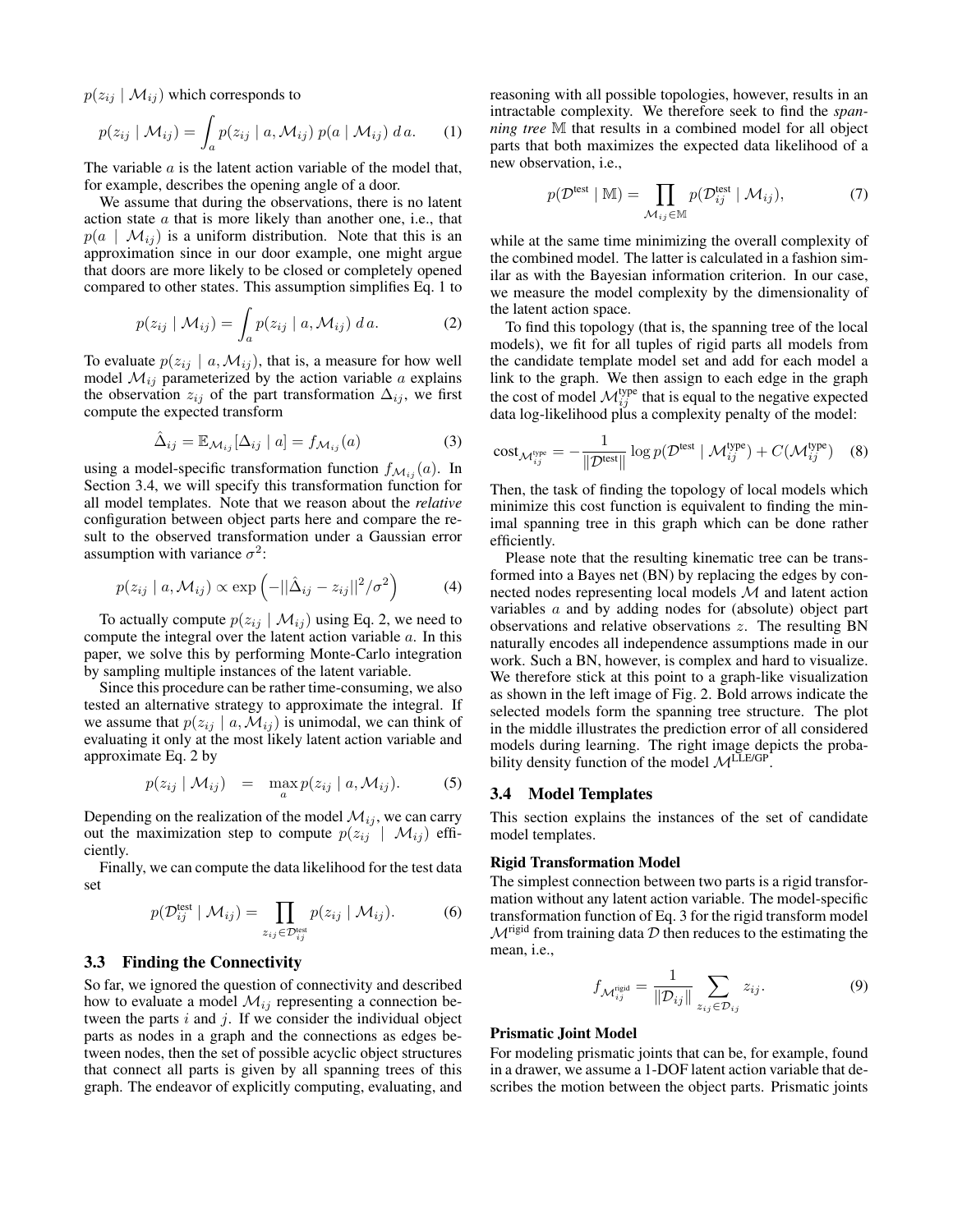

Figure 2: Learning the kinematic model for a garage door. Left: The fully connected graph contains instantiations of all possible template models and the selected models are indicated by bold arrows. Middle: evolution of the data likelihood of different models. Right: transformation function learned by the LLE/GP model.

move along a single axis, that can for example be found using principle component analysis. Internally, we model the action  $a_{ij}^t$  as the relative movement with respect to the first observation  $z^1$  in  $\mathcal D$  (therefore  $a_{ij}^1 = 0$ ) along its principal axis  $e$  of unit length. Let  $trans$  be the function that removes all rotational components, we obtain:

$$
\hat{a}_{ij}^t = e \cdot trans(\Delta_{ij}^t - \Delta_{ij}^1) \tag{10}
$$

The model-specific transformation function for the prismatic model  $M<sup>prismatic</sup>$  then becomes

$$
f_{\mathcal{M}^{\text{prismatic}}_{ij}}(a) = ae + \Delta^1. \tag{11}
$$

#### **Rotational Joint Model**

In the case of a rotational joint, we compute the latent 1-DOF action variable from Eq. 5 by taking the first observation as a reference (similar as in the prismatic joint model). The rotational components describe a line, whose direction e can be found by principle component analysis. We computing the angular difference of all observations relative to the first one

$$
\hat{a}_{ij}^t = e \cdot angle(\Delta_{ij}^t - \Delta_{ij}^1). \tag{12}
$$

Here, angle is a function that removes all non-rotational components.

Since our model assumes a 1-DOF latent action variable, the positions of the observed parts describe a circular arc or a single point in case the observed object part lies on the axis of rotation. By standard geometric operations, we estimate the axis of rotation  $n \in \mathbb{R}^3$ , the rotational center  $c \in \mathbb{R}^3$ , and the rigid transform  $r \in \mathbb{R}^6$  carried out after the rotation. Then, the model-specific transformation function for the rotational model M<sup>rotational</sup> becomes

$$
f_{\mathcal{M}_{ij}^{\text{rotational}}}(a) = [c; n]^T \oplus rot_Z(a) \oplus r,
$$
 (13)

where  $rot_Z(a)$  describes a rotation about the Z axis by a and ⊕ is the motion composition operator.

### **LLE/GP Joint Model**

Although rigid transformations in combination with rotational and prismatic joints might seem at the first glance to be sufficient for a huge class of kinematic objects, it turns out that many real-world objects lack a clear shifting or rotation axis. One example for such objects is a garage door. Therefore, our candidate model template set contains one non-parametric model that is able to describe general transformations. This model is based on non-linear dimensionality reduction via local linear embedding for discovering the latent action manifold and a Gaussian process regression to learn a generative model.

Consider the manifold that is described by the observations of object poses in  $\mathcal{D}_{ij} = \Delta_{ij}^1, \dots, \Delta_{ij}^T$  for the link between rigid part  $i$  and  $j$ . Depending on the DOF  $d$  of this particular link, all data samples will lie on or close to a d-dimensional manifold with  $1 \le d \le 6$  being non-linearly embedded in  $\mathbb{R}^6$ . There are many dimensionality reduction techniques such as PCA for linear manifolds or Isomap [Tenenbaum *et al.*, 2000] and LLE [Roweis and Saul, 2000] for non-linear manifolds. Our current implementation applies LLE but is not restricted to this method. LLE first expresses each data point as a linear combination of its neighbors, here in  $\mathbb{R}^6$ , and then computes a low-dimensional representation in  $\mathbb{R}^d$  satisfying the identical linear relationships.

In more detail, LLE first finds the  $k$ -nearest neighbors of each data sample  $\Delta^t$  in  $\mathcal D$  (we neglect the indices i and j for a better readability here). For each data sample, LLE then computes a vector of weights that best reconstructs the data sample  $\Delta^t$  from its neighbors. Let W be the weight matrix for all samples. LLE seeks for the weight matrix that minimizes the reconstruction error  $\varepsilon$  given by

$$
\varepsilon(W) = \sum_{t} \|\Delta^t - \sum_{t'} W_{tt'} \Delta^{t'}\|^2. \tag{14}
$$

By normalization, we require that the reconstruction weights for each data sample  $t$  to sum to one over its neighbors, i.e.,  $\sum_{t'} W_{tt'} = 1$ . Minimizing Eq. 14 can be achieved via Lagrange minimization in closed form.

After determining the reconstruction weight matrix, LLE seeks for a point-wise mapping of each data sample  $\Delta^t$  to a local coordinate  $a^t$  on the d-dimensional manifold. This mapping has to ensure that the weight matrix  $W$  reconstructs also the local coordinates of the data samples on the manifold. This is done by searching for the local coordinates  $a^1, \ldots, a^T$ for  $\Delta^1, \ldots, \tilde{\Delta}^T$  so that the reconstruction error  $\Psi$ 

$$
\Psi(a^1, \dots, a^T) = \sum_t \|a^t - \sum_{t'} W_{tt'} a^{t'}\|^2, \qquad (15)
$$

on the manifold is minimized.

With a few additional constraints, the minimization of Eq. 15 can be solved as a sparse  $T \times T$  eigenvector problem.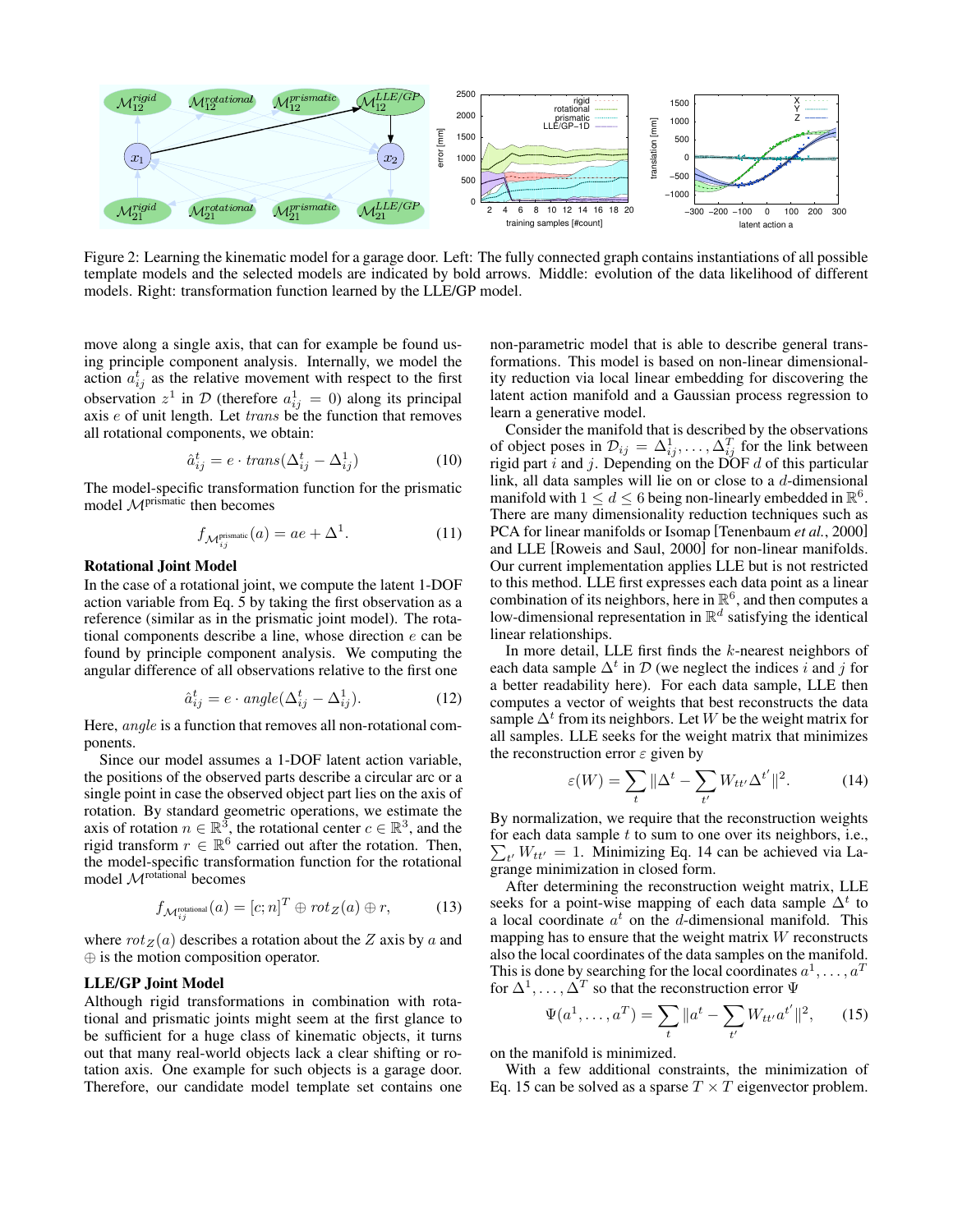The local coordinates are then computed based on the eigenvectors. For further detail, we refer the reader to Roweis and Saul [2000].

The reconstructed latent action values can now be used for learning  $p(z \mid a, \mathcal{M})$  from the training data D. In our work, we employ Gaussian process regression, which is a powerful and flexible framework for non-parametric regression. For the sake of brevity, we refer the interested reader to Rasmussen and Williams [2006] for details about GP regression.

## **4 Experiments**

To evaluate our approach, we recorded observations from two typical household objects, a microwave door and a cabinet with two drawers. To track the poses and orientations of the parts, we placed the objects in a PhaseSpace motion capture studio. For each object, we recorded 200 data samples while manually articulating the object. Additionally, we simulated a garage door as a typical object that cannot be described using a prismatic or rotational joint. We also estimated the model of a table moved on the ground plane to give an example of latent action variables with more than one dimension.

Our experiments are designed so that we can recover accurate transformation models for each link between parts along with the kinematic structure. In addition, we show that the range of the latent action space can be estimated and configurations of this range can be generated for visual inspection.

#### **Model Selection**

We evaluated the prediction accuracy and the expected data likelihood for each of the microwave, the drawer, and the garage door dataset for all models of out candidate set. For the evaluation, we carried out 10 runs and in each run, 40 observations were drawn independently and randomly from the data set, 20 of them were used for learning and 20 for testing. The quantitative results showing the prediction error of the models are depicted in Tab. 1. As can be seen, the flexible LLE/GP model can fit all objects well.

As can be seen from the table, the rotational model predicts best the opening movement of the microwave door while the prismatic model predicts best the motion of the drawer which is the expected result. It should be noted that the LLE/GP model is only slightly worse than the parametric models and is able to robustly predict the poses of the door and the drawer (1.1mm vs. 1.5mm for the microwave, and 0.7mm vs. 3.6mm for the drawer).

In the case of the garage door, however, all parametric models fail whereas the LLE/GP model, designed to describe general transformations, provides accurate estimates. Here we evaluated different levels of noise, and found that the LLE/GP model to be quite robust. Fig. 3 illustrates the motion of the garage door estimated by the non-parametric model. Note that our models also encode the range of the latent action variable a learned from observations.

This experiment shows that our system takes advantage of the expert-designed parametric models when appropriate while keeping the flexibility to also learn accurate models for unforeseen mechanical constructions.

| dataset              | error of M <sup>rotational</sup> |                         | error of $M^{\text{prismaic}}$ |                 | error of $M$ <sup>LLE/GP</sup> |                 |
|----------------------|----------------------------------|-------------------------|--------------------------------|-----------------|--------------------------------|-----------------|
| microwave            | 1.1 <sub>mm</sub>                | $0.1^\circ$             | 65.9mm                         | $23.1^\circ$    | 1.5mm                          | $0.2^\circ$     |
|                      | $+0.2$ mm                        | $+0.1^\circ$            | $+13.7$ mm                     | $+2.2^{\circ}$  | $+1.7$ mm                      | $+0.2^\circ$    |
| drawer               | 67.2mm                           | $1.6^\circ$             | 0.7 <sub>mm</sub>              | $0.9^\circ$     | 3.6 <sub>mm</sub>              | $0.6^\circ$     |
|                      | $+24.4$ mm                       | $\pm 0.4^\circ$         | $\pm 0.1$ mm                   | $\pm 0.1^\circ$ | $\pm$ 6.2mm                    | $\pm 0.1^\circ$ |
| garage door          | 1059.4mm                         | $0.0^\circ$             | 382.3mm                        | $25.1^\circ$    | 8.5mm                          | $0.4^\circ$     |
| (no noise)           | $+147.4$ mm                      | $+0.0^\circ$            | $+265.0$ mm                    | $+3.9^\circ$    | $+9.2$ mm                      | $\pm 0.4^\circ$ |
|                      | 1052.6mm                         | $0.2^\circ$             | 507.7mm                        | $250^\circ$     | 18.2 <sub>mm</sub>             | $0.9^\circ$     |
| (noise .1 $\sigma$ ) | ±146.1mm                         | $\pm 0.0^\circ$         | ±353.1mm                       | $±3.7^{\circ}$  | $\pm 27.1$ mm                  | $\pm 1.3^\circ$ |
|                      | 1108.3mm                         | $2.6^\circ$             | 555.9mm                        | $26.5^\circ$    | 47.9mm                         | $28^\circ$      |
| (noise $1\sigma$ )   | $+126.6$ mm                      | $\pm 1.0^\circ$         | $+387.4$ mm                    | $+3.4^\circ$    | $+49.2$ mm                     | $+2.2^\circ$    |
|                      | 934.4mm                          | $27.4^\circ$            | 510.5mm                        | $28.9^\circ$    | 248.3mm                        | $16.5^\circ$    |
| (noise $10\sigma$ )  | $\pm 289.4$ mm                   | $\pm$ 11.8 <sup>°</sup> | $\pm$ 239.2mm                  | $\pm 1.8^\circ$ | $\pm 24.1$ mm                  | $\pm 1.8^\circ$ |

Table 1: Average prediction error and standard deviation of local models on test data over all runs. Gaussian noise with  $\sigma = (10$ mm, 1°) was added to the garage door data.

#### **Structure Discovery**

A typical articulated object consisting of multiple parts is a cabinet with drawers as illustrated in the left image of Fig. 4. In the experiment, we obtain pose observations of three rigid parts  $x_1, x_2$ , and  $x_3$ . First, we opened and closed only the lower drawer. Accordingly, a prismatic joint model is learned for link  $\Delta_{13}$  (see top left image of Fig. 4). When also the upper drawer gets opened and closed, the rigid transform at  $\overline{\Delta}_{12}$  is replaced by a second prismatic joint model  $\mathcal{M}^{\text{prismatic}}$ , resulting in a kinematic tree. As a second multi-part object we present a yard stick, consisting of four consecutive elements with three rotational links, as depicted in Fig. 5. These experiments demonstrate that by using the data likelihood for selecting the minimum spanning tree we are able to infer the correct kinematic structure.

#### **Multi-dimensional Latent Action Spaces**

To illustrate that our approach is also able to find the models with a higher-dimensional latent action variable, we let the robot monitor a table that was moved on the ground plane. The robot is equipped with a monocular camera tracking a marker attached to the table. In this experiment, the table was only moved and was never turned, lifted, or tilted and therefore the action variable will have 2-DOF. Fig. 6 shows four snapshots during learning. Initially, the table is perfectly explained as a rigid part of the room (top left). Then, a prismatic joint model best explains the data since the table was moved in one direction only (top right). After moving sideways, the best model is a 1-DOF LLE/GP that follows a simple curved trajectory (bottom left). Finally full planar movement is explained by a 2-DOF LLE/GP model (bottom right).

#### **Simplified Likelihood Computation**

To evaluate the likelihood of a model one has to integrate over the latent variable  $a$  (see Eq. 2) which is done via Monte-Carlo integration. If we instead use the approximation shown in Eq. 5, we only need to evaluate one single action variable. In our current implementation, this speeds up the required computation time by a factor of 100 while both approaches select the same model. Even though the actual values for the likelihood differ slightly, we were unable to produce a dataset in which both strategies select different models.

## **5 Conclusions**

In this paper, we presented a novel approach for learning kinematic models of articulated objects. Our approach infers the connectivity of rigid parts that constitute the object